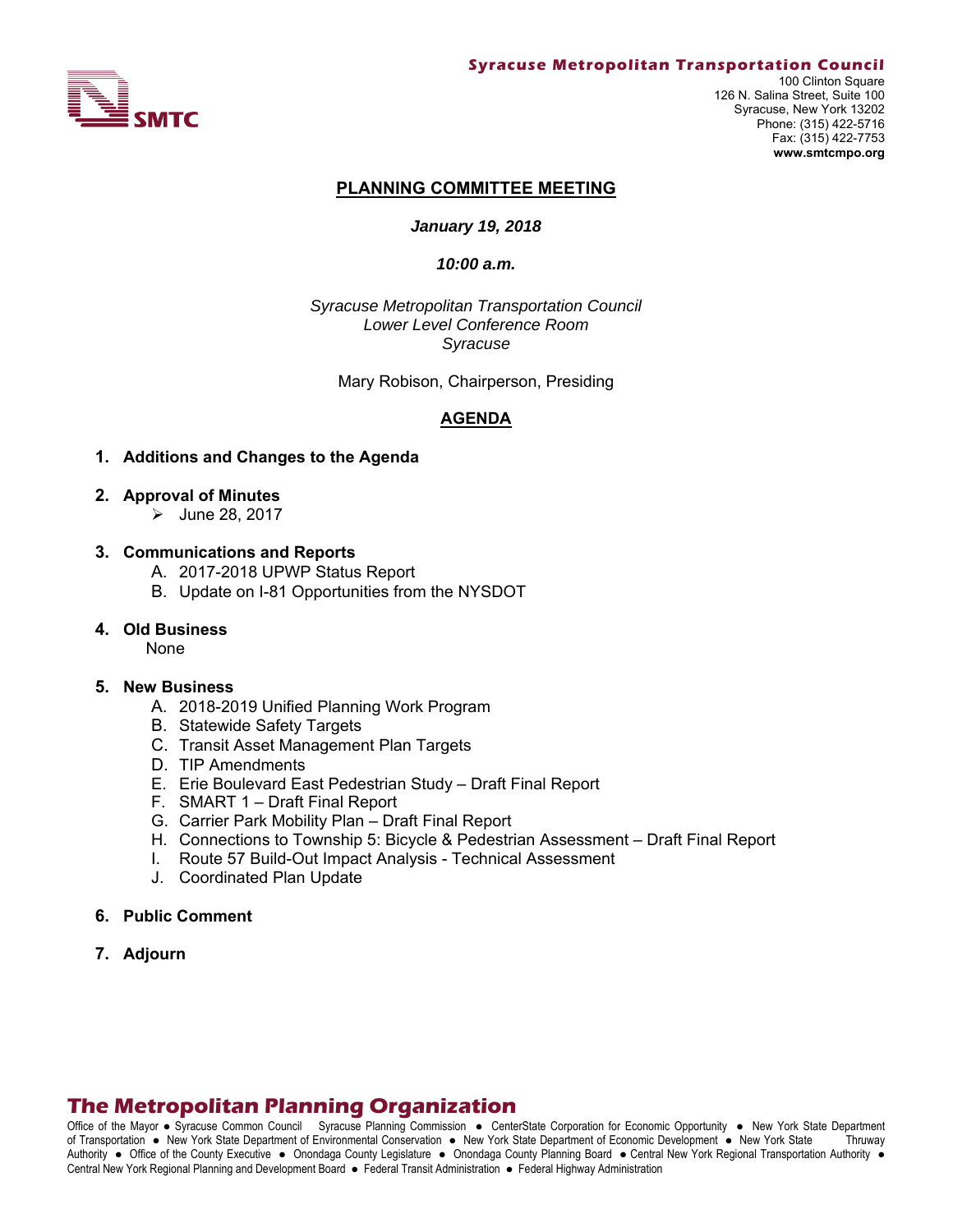# **SYRACUSE METROPOLITAN TRANSPORTATION COUNCIL**

# **MINUTES of the JANUARY 19, 2018 PLANNING COMMITTEE MEETING**

#### **Voting Members Construction Construction**

Mary Robison, Chair Chair City of Syracuse

# Neil Burke City of Syracuse DPW Megan Costa Syracuse-Onondaga County Planning Agency James Fayle **Empire State Development** Mark Frechette **NYS Department of Transportation** Michael Jauch NYS Thruway Authority Casey Jordan Casey Jordan Casey Jordan Casey Jordan County Legislature Owen Kerney **City of Syracuse, Division of Planning** Kerry McElroy **NYS Department of Environmental Conservation** Ed Mueller CNY Regional Transportation Authority Chris Rauber Onondaga County Department of Transportation

#### **Also Attending**

John Reichert, NYSDOT

#### **SMTC Staff**

James D'Agostino, Mario Colone, Jason Deshaies, Andrew Frasier, Kevin Kosakowski, Danielle Krol, Aaron McKeon, Meghan Vitale, and Patricia Wortley

#### **BUSINESS MEETING**

#### **1. CALL TO ORDER**

Chairperson Robison called the meeting to order at 10:05 a.m. in Lower Level Conference Room of the Syracuse Metropolitan Transportation Council, Syracuse, NY. Following introductions, the Chairperson stated the only change to the agenda is an additional TIP Amendment.

#### **2. APPROVAL OF MINUTES**

The Chairperson inquired if there were any changes to the June 28, 2017 minutes. Hearing none, the Chairperson called for a motion.

Mr. Frechette moved and Mr. Kerney seconded approval of the minutes. Motion carried.

# **3. COMMUNICATIONS AND REPORTS**

#### **A. UPWP STATUS REPORT**

Mr. D'Agostino stated that due to the 2018-2019 UPWP presentation later on today's agenda, the current project updates will be provided then.

## **B. UPDATE ON I-81 OPPORTUNITES FROM THE NYSDOT**

Mr. Frechette stated that over the last six months they continued to engage different stakeholders in the community. They met with many individuals in this room, in addition to representatives from SU, downtown, and the Syracuse Housing Authority. They had 3 areas to engage: 1. Maintain traffic during construction. Different opportunities they have. 2. What we do to try to protect the human element of projects. A lot of work going on next to businesses and homes. 3. Natural Environment. They are looking at everything from wetlands to protecting historical properties, air quality and noise.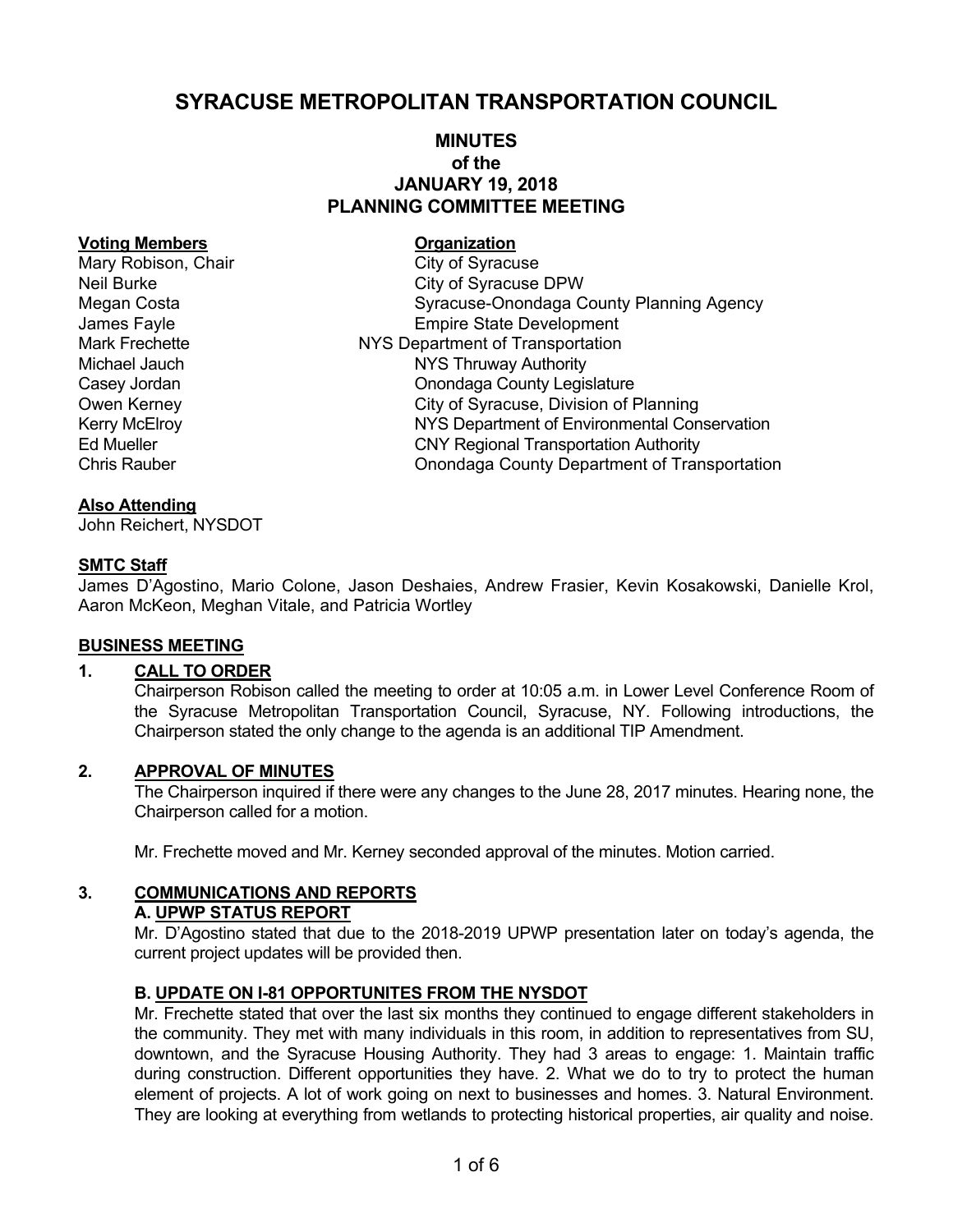The feedback was excellent.

Mr. Frechette stated that the predominate activity since we last met was work on the DEIS – the three alternatives: No build, viaduct, and community grid. Extremely large document. A lot more engineering. There are new graphics. There is a lot of information on traffic, construction phasing, property impacts, protecting the environment, and hazardous waste. The DEIS is really the vehicle to further engage the community. It will be utilized to ultimately select the preferred alternative.

In December, the independent tunnel study, prepared by WSP, was released to the public. It deemed that tunnel solutions are feasible to build. The Governor announced at the State of the State that the tunnel option would be included. They need to bring the tunnel alternative to the same level as the other options.

The Chairperson inquired if the tunnel version of the DEIS will be added to the other DEIS. Mr. Frechette stated yes, the tunnel alternative has to be brought equal to the other alternatives. Ms. Costa inquired as to the time frame. Mr. Frechette state that is yet to be determined, but is anticipated that it will take all of 2018. Mr. Kerney inquired as to the tunnel analysis being done by the consultant team currently working with the state. Mr. Frechette stated that it has not been fully decided at this time. He stated that Parsons and WSP, the tunnel consultant, were independent. Both have tunnel expertise. All alternatives will be put together into a single document.

## **4. OLD BUSINESS**

None.

## **5. NEW BUSINESS**

## **A. 2018-2019 UPWP**

Mr. D'Agostino reviewed the 2017-2018 UPWP work items. He then reviewed the proposed 2018- 2019. We have a \$1.3 million budget. He highlighted the continuing projects – some of which are required and others that were not completed during the 2017-2018 program year. Twelve new projects were proposed by member agencies and two projects were proposed by staff. All of the projects with the exception of the Village of North Syracuse Bear Road project are included in the proposed UPWP. Mr. D'Agostino gave an overview of the projects. He noted that some projects will not be started until later in the program year.

Mr. Frechette inquired if pedestrians will be included in the Safety Assessment project. Mr. D'Agostino stated at this time it was vehicular, but pedestrians could be added. Mr. Frechette stated that the pedestrian aspect would be tied into the PSAP program.

Mr. D'Agostino stated that we have \$100,000 in NYSDOT SPR funds included in the operating budget. Mr. Frechette stated that the NYSDOT uses the SMTC's model for I-81.

Mr. Frechette commended the SMTC. There is a lot of good work to get done. He anticipates that the TAP program will be initiated this summer. The pedestrian projects the SMTC has done are beneficial to municipalities in putting together their applications.

Mr. Kerney moved and Ms. Costa seconded a motion that the Policy Committee adopt the 2018- 2019 UPWP at their February 16 meeting. Motion carried.

## **B. STATEWIDE SAFETY TARGETS**

Mr. D'Agostino stated The Highway Safety Improvement Program Final Rule (23 CFR Part 490) required states to set targets for five safety performance measures by August 31, 2017. The NYSDOT established targets for 5 performance measures based on 5-year rolling averages for: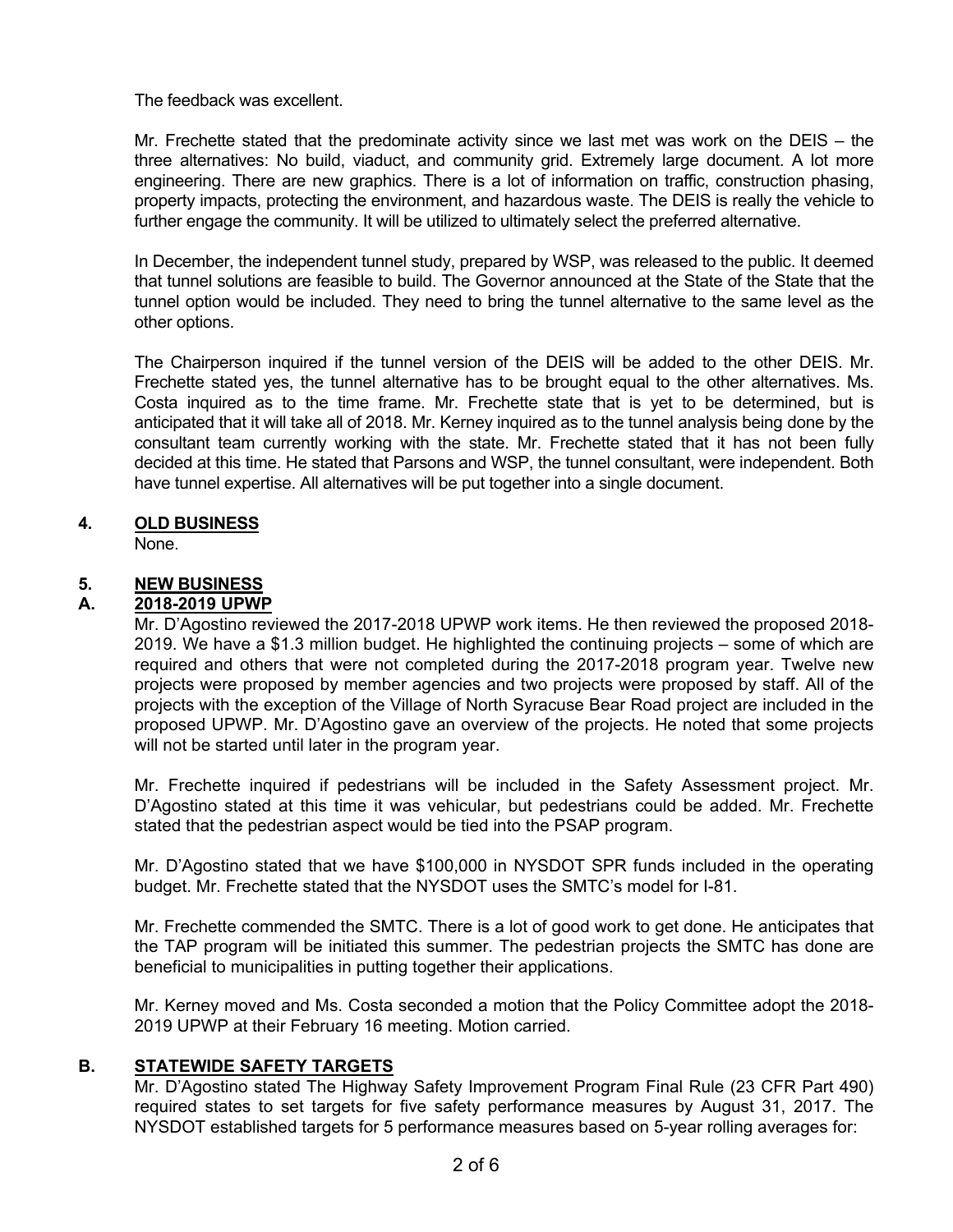- 1. Number of fatalities;
- 2. Rate of fatalities per 100 million Vehicle Miles Traveled (VMT);
- 3. Number of serious injuries
- 4. Rate of serious injuries per 100 million VMT
- 5. Number of non-motorized fatalities and non-motorized serious injuries.

NYSDOT officially adopted the above targets in the Highway Safety Improvement Program annual report dated August 31, 2017. The Governors Traffic Safety Committee (GTSC) has also adopted identical safety targets for number of fatalities, rate of fatalities and number of serious injuries as set forth in the Highway Safety Strategic Plan (HSSP).

The SMTC had the option to establish safety targets by agreeing to plan and program projects that contribute toward the accomplishment of the State's targets or establish its own targets within 180 days of the State establishing and reporting its safety targets. The SMTC staff and the NYSDOT are recommending that the Policy Committee adopt the NYSDOT's Statewide Safety Targets.

Mr. Frechette inquired if the numbers were just for the SMTC area. Mr. D'Agostino stated that they are the numbers for the state. Mr. D'Agostino stated that we did not develop the table, it came from Albany. We will verify the numbers before the Policy Committee meeting. Mr. Colone added that they are an annual item. NYSDOT Main Office will have come up with targets every year.

Mr. Fayle moved and Mr. Frechette seconded a motion that the Policy Committee adopt the NYSDOT five Safety Targets. Motion carried.

#### **C. TRANSIT ASSET MANAGEMENT PLAN TARGETS**

Mr. D'Agostino that the October 1, 2016, Transit Asset Management Rule (49 CFR, Part 625) requited transit operators to develop and adopt a Transit Asset Management Plan that addresses State of Good Repair for rolling stock, infrastructure, equipment, and facilities.

The Central New York Regional Transportation Authority (CNYRTA) established necessary performance targets and officially adopted the transit performance targets attached hereto. MPOs are requited to adopt Transit Asset Management Targets and the MPO has the option to agree to program investments in support of the transit operator's targets or set their own quantifiable targets.

The SMTC shall establish performance targets that address performance measures established under 23 CFR Part 490 (where applicable), 49 USC 5326(c) and 49 USC 5329(d) to use in tracking progress toward attainment of critical outcomes for the region of the MPO.

Mr. Colone stated that Centro has to come up with targets every year. Centro is already meeting or exceeding the targets. Centro is 100% compliant.

Mr. Rauber moved and Mr. Kerney seconded a motion that the Policy Committee agree to support CNYRTA's performance targets in its Transit Asset Management Plan. Motion carried.

#### **D. TIP AMENDMENTS**

Mr. D'Agostino stated the New York State Department of Transportation (NYSDOT) is seeking the following amendments:

Deletion of project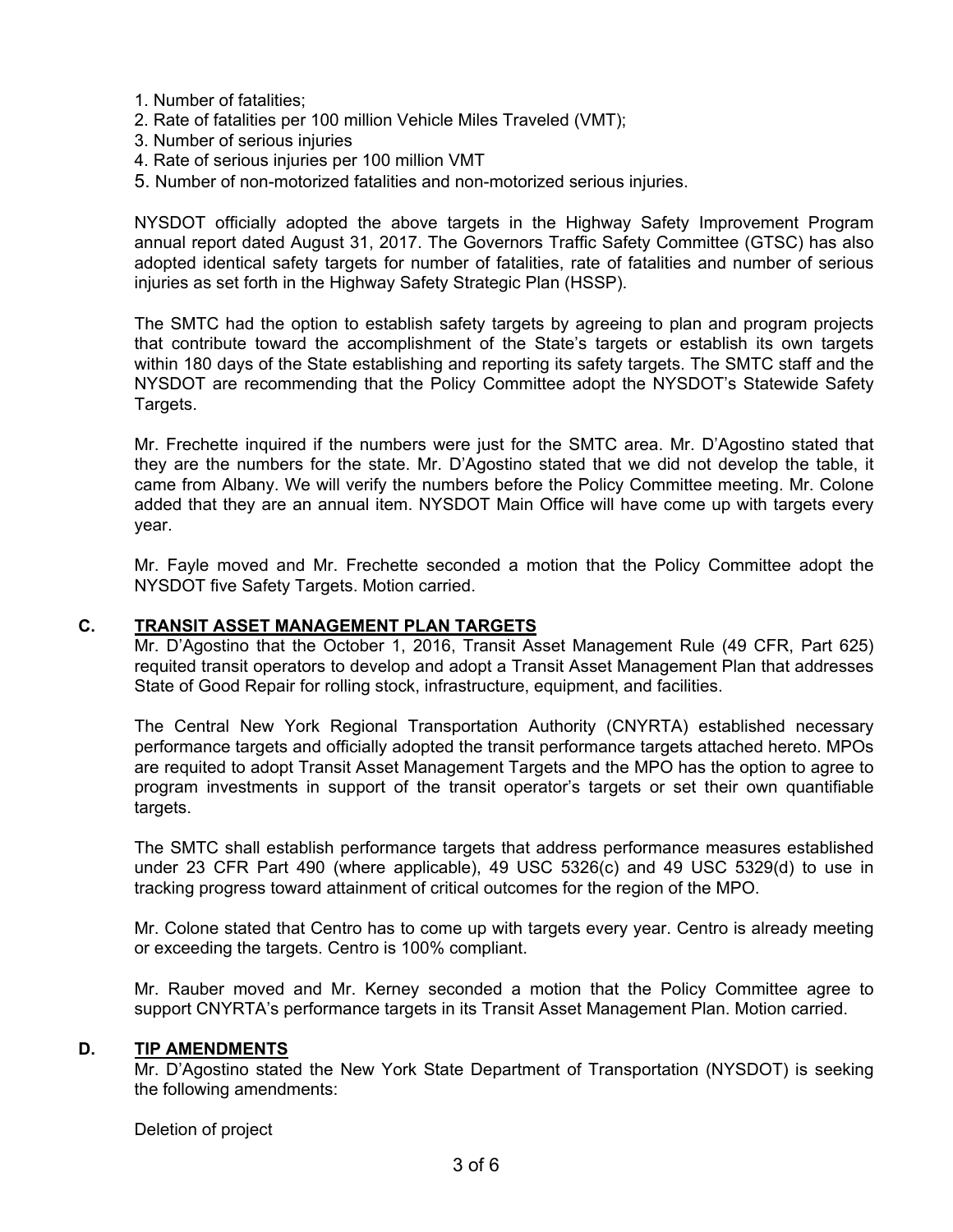PIN 380739 (Regional Large Culvert Project). Total cost \$660,000. Sponsor New York State Department of Transportation (NYSDOT). Project sponsor requests removal of project from SMTC's program due to schedule concern with Rt. 370/Onondaga Lark Parkway location.

#### Addition of project

PIN 360383 (VPP/Mill Rt 91, N of Coleman Hill Rd to Rt 173). Total cost \$650,000. Sponsor NYSDOT. Project sponsor requests addition of project to finish addressing the Rt 91 corridor. Offset provided by funds from outside the SMTC planning area.

PIN 380722 (Regional Large Culvert Project). Total cost \$660,000. Project sponsor requests addition of project to program to address Rt. 370 location and other large culverts outside the MPA.

Mr. Frechette spoke relative to the 370 culvert over Bloody Brook. This culvert will not last until they do the bigger 370 project. This is for work to the culvert on 370.

Mr. Mueller moved and Mr. Frechette seconded a motion that the Policy Committee approve the above TIP Amendments at their February meeting. Motion carried.

#### **E. ERIE BOULEVARD EAST PEDESTRIAN STUDY – DRAFT FINAL REPORT**

Mr. D'Agostino stated that the City of Syracuse and the New York State Department of Transportation requested the SMTC undertake this study. Ms. Krol gave an overview of the study.

Mr. Jordan inquired who will maintain the trails and crosswalks for pedestrians and bikes. Mr. Frechette stated that the NYSDOT would build them and the City and Town would maintain them.

Mr. Kerney moved and Mr. Burke seconded a motion that the Policy Committee acknowledge the completion of the report at their February 16 meeting. Motion carried.

## **F. SMART 1 – DRAFT FINAL REPORT**

Mr. D'Agostino stated this study builds upon the analysis and findings in the 2014 Syracuse Transit System Analysis (STSA) completed by the NYSDOT as a component of The I-81 Challenge. Mr. Colone gave an overview of the study.

Mr. D'Agostino stated that the cost of this is substantial, but we have projects, such as the Connective Corridor, that are equitable and this would service a much broader need. Mr. Rauber inquired if any of the costs are included now. Mr. Colone stated that there is a little bit of overlap, but most are new costs. Buses would run more frequently. Mr. Mueller stated that this is definitely additional service. A little give and take will have to occur. This could be an I-81 alternative rather than relying on the Park-N-Ride system. Mr. Frechette stated that there have been preliminary conversations as to how to encourage the public to use public transportation. There has to be continued conversations as to what makes sense for Centro and the public. The conversations will have to continue in order to put their best foot forward. Discussion occurred relative to funding and operation costs. Mr. D'Agostino stated that there is potential for cost sharing in the community.

Mr. Jordan inquired as to the current system and the proposed, mixed use with the buses running on the same roads. He inquired as to why there is a substantial cost increase if they are using the same roads. Mr. Colone stated that with Small Starts, you have to have a certain number of vehicles operating over a period of time and increase in frequency. The shelters would change. There is branding that comes with it and marketing. Mr. D'Agostino stated that if you go with the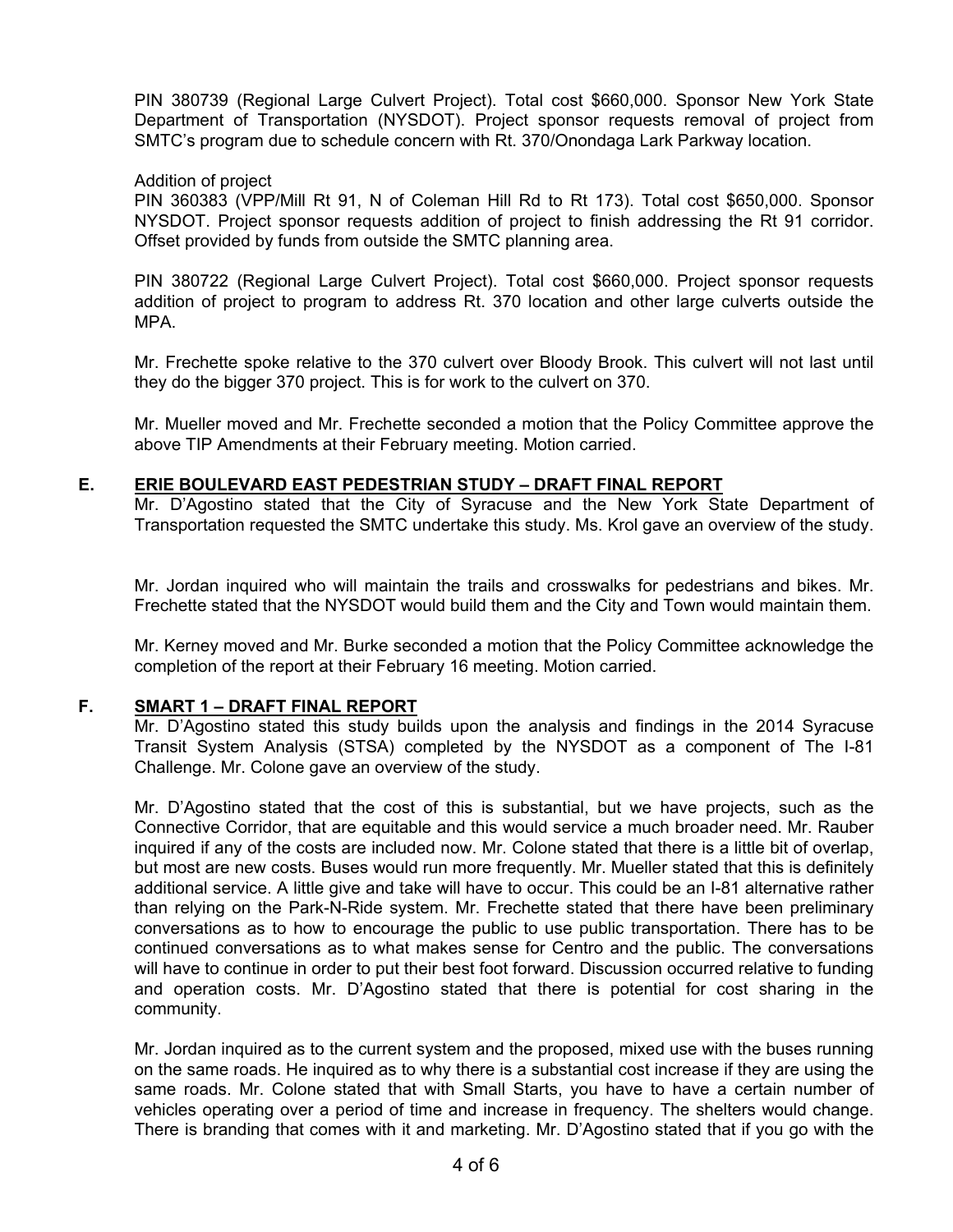federal process there are requirements you have to meet. Mr. Jordan stated that he is assuming that there is a demand for the service and if this was the net or gross operating cost. Mr. Colone stated that he believes it is net. Mr. Jordan inquired if this is for convenience or for demand. Mr. D'Agostino stated that you are doing several things. Opportunity for those without vehicles. New opportunity to increase the mode of transit. Increase choice riders of transit. Also creates land use and economic opportunities along the corridor. This is the best solution we can develop to move people into using transit.

Mr. Jordan inquired if studies have been done to see if this is needed. We are a convenienceminded community. Will people choose to take the bus over using their car. Mr. D'Agostino stated that these are the two highest use corridors at this time and that is why these corridors were chosen. Ms. Vitale stated that we have public feedback through the LRTP and the Centro surveys. Mr. D'Agostino stated that people ask the SMTC about transit. Ms. Costa stated the SMTC also has the Work Link study that was completed last year. Mr. Rauber stated that Uber is used locally and inquired as to the use of federal transportation dollars. Mr. D'Agostino stated that Uber is ideal for situations which are much harder to service with transit. Mr. Frechette does not see Uber competing with transit. Mr. Mueller stated that autonomous vehicles could be possible in the future. Mr. D'Agostino stated that the Albany system is very successful and they are continuing to expand. Mr. Colone stated that the Albany BusPlus has been so successful that they are in the process of adding BRT to two additional corridors.

Mr. Mueller moved and Ms. Costa seconded a motion that the Policy Committee acknowledge the completion of the report at their February 16 meeting. Motion carried.

## **G. CARRIER PARK MOBILITY PLAN – DRAFT FINAL REPORT**

Mr. D'Agostino stated that this effort is undertaken at the request of the Town of DeWitt. Mr. McKeon gave an overview of the study.

Mr. Kerney moved and Mr. Jauch seconded a motion that the Policy Committee acknowledge the completion of the report at their February 16 meeting. Motion carried.

## **H. CONNECTIONS TO TOWNSHIP 5: BICYCLE & PEDESTRIAN ASSESSMENT – DRAFT FINAL REPORT**

Mr. D'Agostino stated that this effort was performed at the request of the Town of Camillus. Ms. Krol gave an overview of the study.

The Chairperson inquired if the town was happy. Ms. Krol stated yes, they worked with the SMTC on the recommendations.

Mr. Mueller moved and Ms. Costa seconded a motion that the Policy Committee acknowledge the completion of the report at their February 16 meeting. Motion carried.

#### **I. ROUTE 57 BUILD-OUT IMPACT ANALYSIS – TECHNICAL ASSESSMENT**

Mr. D'Agostino stated that this item was completed under our Comprehensive Plan Assistance Block. The SMTC provided technical assistance related to the proposed and potential development of the Route 57 corridor between the New York State Thruway and John Glenn Boulevard. Ms. Vitale gave an overview of the analysis.

Mr. Rauber moved and Ms. Costa seconded a motion that the Policy Committee acknowledge the completion of the Technical Assessment at their February 16 meeting. Motion carried.

#### **J. 2017-2018 COORDINATED PLAN**